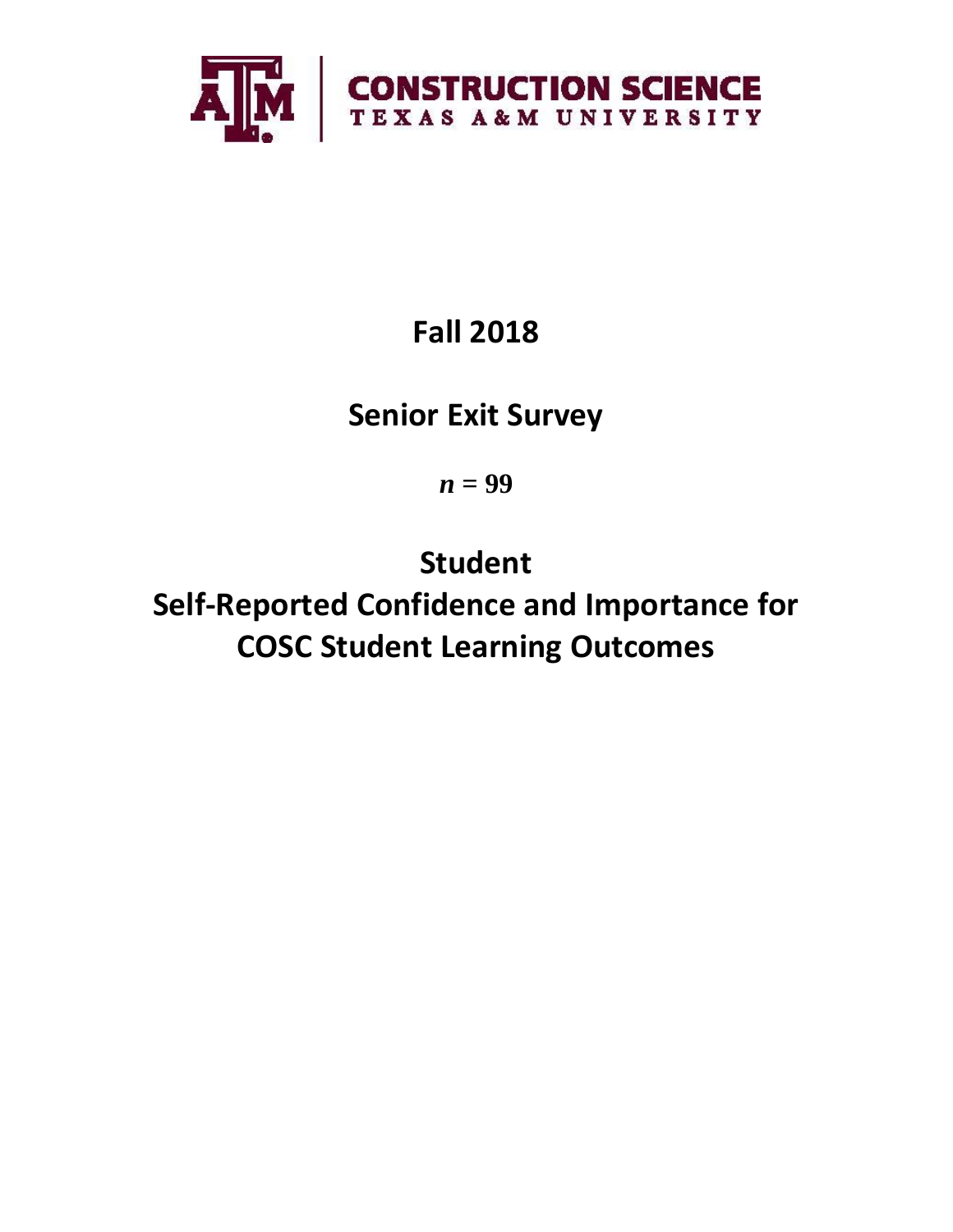## **Student Learning Outcomes**

• Students' confidence in their ability to apply the Student Learning Outcomes (SLOs) **[\(Table 1\)](#page-2-0)**

*(Frequency counts for individual SLOs may be found in Table 33)*

- o Students indicated they were **"Very Confident"** in their ability to analyze professional decisions based upon ethical principles
- o Students' indicated they were **"Confident"** in their ability to apply the remaining 19 SLOs
	- Top three SLOs students indicated they were **"Confident"** applying
		- 1. *"Apply construction management skills as a member of a multidisciplinary team"*
		- 2. *"Create written communications appropriate to the construction discipline"*
		- 3. *"Understand construction quality assurance and control"*
- Students' perception of the importance of the Student Learning Outcomes (SLOs) in their future careers **[\(Table 2\)](#page-3-0)**

*(Frequency counts for individual SLOs may be found in Table 34)*

- o **15 of the 20** SLOs students indicated would be **"Very Important"** in their future careers
	- The top three SLOs student perceived as **"Very Important"**
		- 1. *"Analyze construction documents for planning and management of construction processes"*
		- 2. *"Create written communications appropriate to the construction discipline"*
		- 3. *"Create oral communications appropriate to the construction Industry"*
- o The remaining 5 SLOs were perceived as being only **"Important"** to students' future careers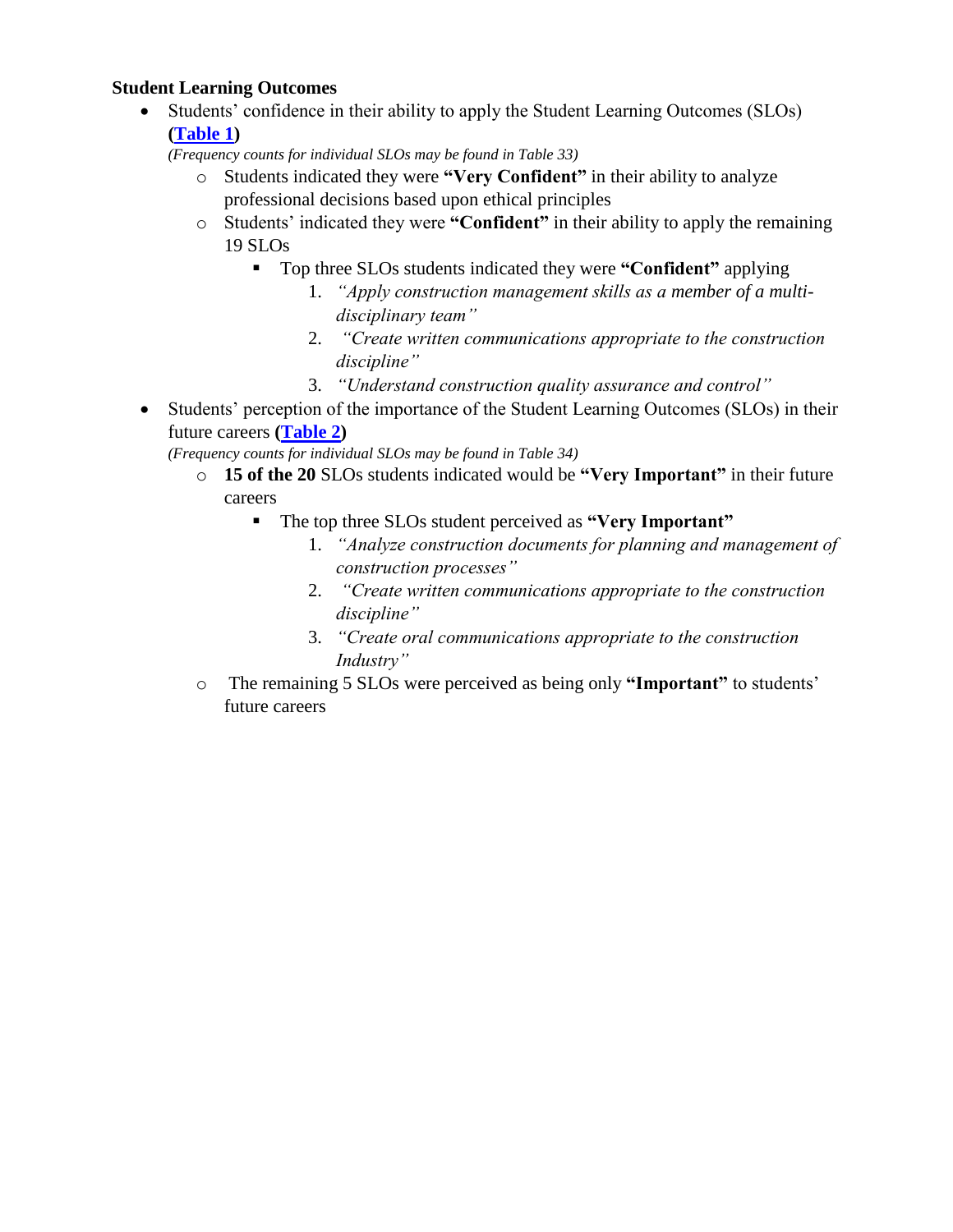## <span id="page-2-0"></span>**Table 1. Fall 2018: Mean Score of Students' Response to the Question: "As a result of your COSC degree program, how confident do you feel in your ability to:"**

| <b>SLO</b><br>#                                                                                                                                                                                                                                          | <b>Student Learning Outcome</b>                                                                                                                                 | $\boldsymbol{n}$ | $\mathbf M$ | SD  | <b>Confidence</b> |  |  |
|----------------------------------------------------------------------------------------------------------------------------------------------------------------------------------------------------------------------------------------------------------|-----------------------------------------------------------------------------------------------------------------------------------------------------------------|------------------|-------------|-----|-------------------|--|--|
| 6.                                                                                                                                                                                                                                                       | Analyze professional decisions based upon ethical<br>principles                                                                                                 | 98               | 3.68        | .51 | Very<br>Confident |  |  |
| 9.                                                                                                                                                                                                                                                       | Apply construction management skills as a member of a<br>multi-disciplinary team                                                                                | 99               | 3.49        | .60 | Confident         |  |  |
| 1.                                                                                                                                                                                                                                                       | Create written communications appropriate to the<br>construction discipline                                                                                     |                  | 3.43        | .64 | Confident         |  |  |
| 15.                                                                                                                                                                                                                                                      | Understand construction quality assurance and control                                                                                                           | 98               | 3.40        | .68 | Confident         |  |  |
| 7.                                                                                                                                                                                                                                                       | Analyze construction documents for planning and<br>management of construction processes                                                                         | 97               | 3.38        | .65 | Confident         |  |  |
| 16.                                                                                                                                                                                                                                                      | Understand construction project control processes                                                                                                               | 99               | 3.32        | .62 | Confident         |  |  |
| 8.                                                                                                                                                                                                                                                       | Analyze methods, materials, and equipment used to<br>construct projects                                                                                         | 99               | 3.31        | .66 | Confident         |  |  |
| 13.                                                                                                                                                                                                                                                      | Understand construction risk management                                                                                                                         | 99               | 3.30        | .68 | Confident         |  |  |
| 2.                                                                                                                                                                                                                                                       | Create oral communications appropriate to the<br>construction industry                                                                                          | 99               | 3.29        | .67 | Confident         |  |  |
| 10.                                                                                                                                                                                                                                                      | Apply electronic-based technology to manage the<br>construction process                                                                                         | 99               | 3.28        | .76 | Confident         |  |  |
| 14.                                                                                                                                                                                                                                                      | Understand construction accounting and cost control                                                                                                             |                  | 3.23        | .70 | Confident         |  |  |
| 12.                                                                                                                                                                                                                                                      | Understand different methods of project delivery and the<br>roles and responsibilities of all constituencies involved<br>in the design and construction process |                  | 3.21        | .73 | Confident         |  |  |
| 17.                                                                                                                                                                                                                                                      | Understand the legal implications of contract, common,<br>and regulatory law to manage a construction project                                                   | 99               | 3.10        | .83 | Confident         |  |  |
| 3.                                                                                                                                                                                                                                                       | Create a construction project safety plan                                                                                                                       | 99               | 3.08        | .79 | Confident         |  |  |
| 4.                                                                                                                                                                                                                                                       | Create a construction project cost estimate                                                                                                                     | 99               | 3.06        | .75 | Confident         |  |  |
| 18.                                                                                                                                                                                                                                                      | Understand the basic principles of sustainable<br>construction                                                                                                  | 98               | 2.99        | .84 | Confident         |  |  |
| 5.                                                                                                                                                                                                                                                       | Create construction project schedules                                                                                                                           | 99               | 2.93        | .81 | Confident         |  |  |
| 20.                                                                                                                                                                                                                                                      | Understand the basic principles of mechanical, electrical<br>and piping systems                                                                                 |                  | 2.88        | .82 | Confident         |  |  |
| 11.                                                                                                                                                                                                                                                      | Apply basic surveying techniques for construction<br>layout and control                                                                                         |                  | 2.82        | .88 | Confident         |  |  |
| 19.                                                                                                                                                                                                                                                      | Understand the basic principles of structural behavior                                                                                                          | 99               | 2.58        | .97 | Confident         |  |  |
| Very Confident = $3.51 - 4.00$ ; Confident = $2.51 - 3.50$ ; Somewhat Confident = $1.51 - 2.50$ ;<br>Note:<br>Not Confident = $1.00 - 1.50$<br>* Number of participants who answered "Don't Know" were excluded from calculation of Importance<br>Level. |                                                                                                                                                                 |                  |             |     |                   |  |  |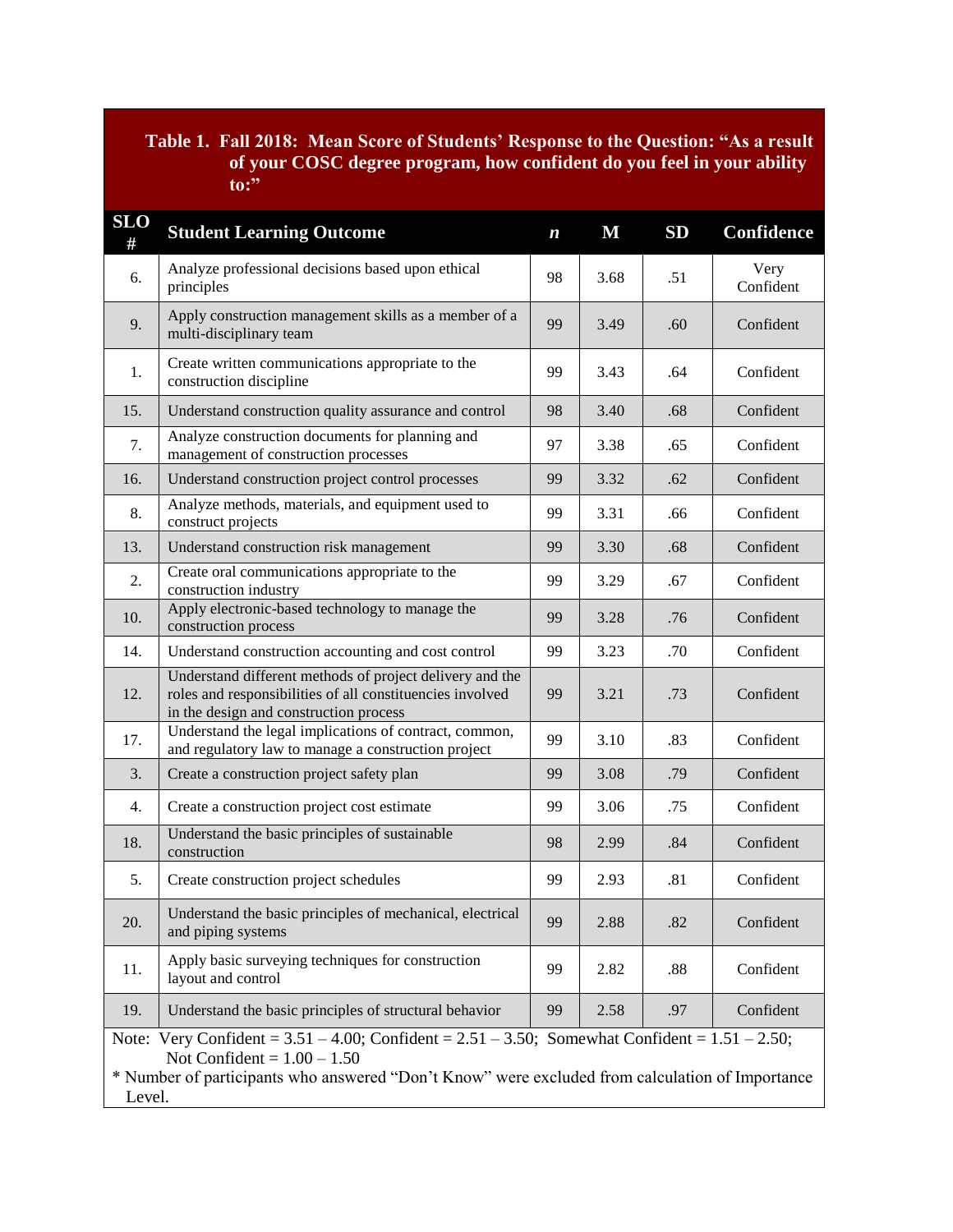## <span id="page-3-0"></span>**Table 2. Fall 2018: Mean Score of Students' Response to the Question: "How important do you believe each of the following will be in your future career?"**

| <b>SLO</b><br>#                                                                                                                                                                                                                                    | <b>Student Learning Outcome</b>                                                                                                                                 | $\boldsymbol{n}$ | $\mathbf M$ | SD   | Importance     |  |  |
|----------------------------------------------------------------------------------------------------------------------------------------------------------------------------------------------------------------------------------------------------|-----------------------------------------------------------------------------------------------------------------------------------------------------------------|------------------|-------------|------|----------------|--|--|
| 7.                                                                                                                                                                                                                                                 | Analyze construction documents for planning and<br>management of construction processes                                                                         | 96               | 3.83        | .40  | Very Important |  |  |
| 1.                                                                                                                                                                                                                                                 | Create written communications appropriate to the<br>construction discipline                                                                                     |                  | 3.78        | .44  | Very Important |  |  |
| 2.                                                                                                                                                                                                                                                 | Create oral communications appropriate to the construction<br>industry                                                                                          |                  | 3.75        | .48  | Very Important |  |  |
| 15.                                                                                                                                                                                                                                                | Understand construction quality assurance and control                                                                                                           | 96               | 3.73        | .47  | Very Important |  |  |
| 16.                                                                                                                                                                                                                                                | Understand construction project control processes                                                                                                               | 97               | 3.73        | .45  | Very Important |  |  |
| 9.                                                                                                                                                                                                                                                 | Apply construction management skills as a member of a<br>multi-disciplinary team                                                                                | 97               | 3.72        | .49  | Very Important |  |  |
| 6.                                                                                                                                                                                                                                                 | Analyze professional decisions based upon ethical<br>principles                                                                                                 | 96               | 3.72        | .54  | Very Important |  |  |
| 13.                                                                                                                                                                                                                                                | Understand construction risk management                                                                                                                         | 97               | 3.71        | .50  | Very Important |  |  |
| 5.                                                                                                                                                                                                                                                 | Create construction project schedules                                                                                                                           | 97               | 3.65        | .54  | Very Important |  |  |
| 10.                                                                                                                                                                                                                                                | Apply electronic-based technology to manage the<br>construction process                                                                                         |                  | 3.63        | .56  | Very Important |  |  |
| 14.                                                                                                                                                                                                                                                | Understand construction accounting and cost control                                                                                                             |                  | 3.63        | .58  | Very Important |  |  |
| 12.                                                                                                                                                                                                                                                | Understand different methods of project delivery and the<br>roles and responsibilities of all constituencies involved in<br>the design and construction process |                  | 3.59        | .55  | Very Important |  |  |
| 17.                                                                                                                                                                                                                                                | Understand the legal implications of contract, common, and<br>regulatory law to manage a construction project                                                   |                  | 3.58        | .59  | Very Important |  |  |
| 8.                                                                                                                                                                                                                                                 | Analyze methods, materials, and equipment used to<br>construct projects                                                                                         | 97               | 3.54        | .66  | Very Important |  |  |
| 4.                                                                                                                                                                                                                                                 | Create a construction project cost estimate                                                                                                                     | 97               | 3.54        | .65  | Very Important |  |  |
| 3.                                                                                                                                                                                                                                                 | Create a construction project safety plan                                                                                                                       | 95               | 3.41        | .68  | Important      |  |  |
| 20.                                                                                                                                                                                                                                                | Understand the basic principles of mechanical, electrical<br>and piping systems                                                                                 |                  | 3.40        | .70  | Important      |  |  |
| 18.                                                                                                                                                                                                                                                | Understand the basic principles of sustainable construction                                                                                                     |                  | 3.18        | .83  | Important      |  |  |
| 11.                                                                                                                                                                                                                                                | Apply basic surveying techniques for construction layout<br>and control                                                                                         |                  | 2.85        | 1.05 | Important      |  |  |
| 19.                                                                                                                                                                                                                                                | Understand the basic principles of structural behavior                                                                                                          |                  | 2.82        | 1.05 | Important      |  |  |
| Note: Very Important = $3.51 - 4.00$ ; Important = $2.51 - 3.50$ ; Somewhat Important = $1.51 - 2.50$ ; Not Important =<br>$1.00 - 1.50$<br>* Number of participants who answered "Don't Know" were excluded from calculation of Importance Level. |                                                                                                                                                                 |                  |             |      |                |  |  |
|                                                                                                                                                                                                                                                    |                                                                                                                                                                 |                  |             |      |                |  |  |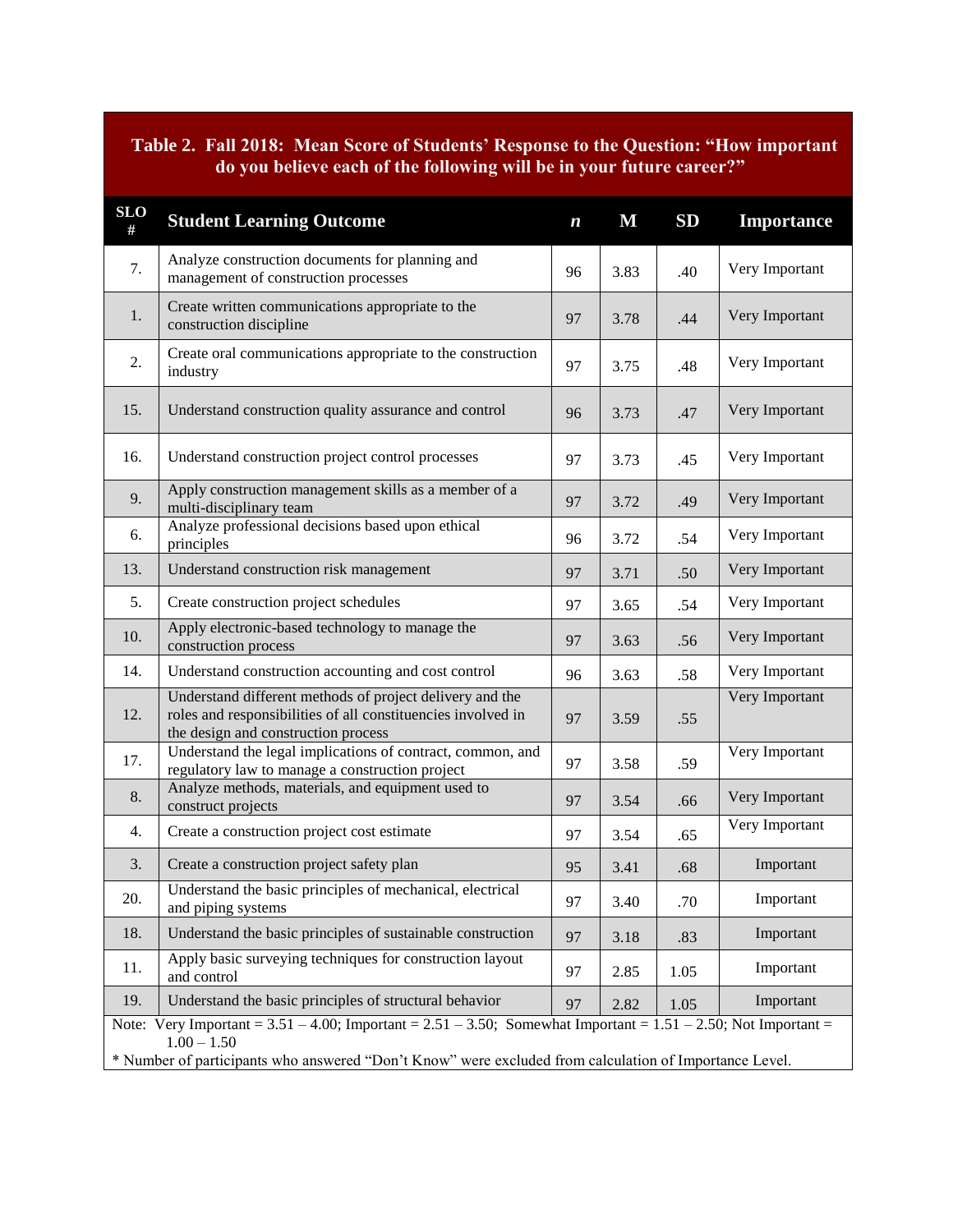#### **Table 3. Fall 2018: Student Responses to the Question: "As a result of your COSC degree program, how confident do you feel in your ability to:"**

| $n=99$                                                                            |                                                                                                                                                                       |       |                   |           |               |                       |               |                         |      |
|-----------------------------------------------------------------------------------|-----------------------------------------------------------------------------------------------------------------------------------------------------------------------|-------|-------------------|-----------|---------------|-----------------------|---------------|-------------------------|------|
|                                                                                   |                                                                                                                                                                       |       | Very<br>Confident | Confident |               | Somewhat<br>Confident |               | <b>Not</b><br>Confident |      |
| <b>SLO</b><br>#                                                                   | <b>Student Learning</b><br><b>Outcomes</b>                                                                                                                            | $f^a$ | $\frac{0}{0}$     | $f^a$     | $\frac{0}{0}$ | $f^a$                 | $\frac{0}{0}$ | $f^a$                   | %    |
| 6.                                                                                | Analyze professional decisions based<br>upon ethical principles                                                                                                       | 69    | 69.7              | 27        | 27.3          | $\overline{2}$        | 2.0           | $-$                     |      |
| 9.                                                                                | Apply construction management skills<br>as a member of a multi-disciplinary<br>team                                                                                   | 54    | 54.5              | 40        | 40.4          | 5                     | 5.1           | --                      |      |
| 1.                                                                                | Create written communications<br>appropriate to the construction<br>discipline                                                                                        | 50    | 50.5              | 43        | 43.4          | 5                     | 5.1           | 1                       | 1.0  |
| 15.                                                                               | Understand construction quality<br>assurance and control                                                                                                              | 49    | 49.5              | 40        | 40.4          | 8                     | 8.1           | $\mathbf{1}$            | 1.0  |
| 7.                                                                                | Analyze construction documents for<br>planning and management of<br>construction processes                                                                            | 46    | 46.5              | 42        | 42.4          | 9                     | 9.1           | $-$                     |      |
| 10.                                                                               | Apply electronic-based technology to<br>manage the construction process                                                                                               | 43    | 43.4              | 44        | 44.4          | 9                     | 9.1           | 3                       | 3.0  |
| 8.                                                                                | Analyze methods, materials, and<br>equipment used to construct projects                                                                                               | 41    | 41.4              | 49        | 49.5          | 8                     | 8.1           | $\mathbf{1}$            | 1.0  |
| 13.                                                                               | Understand construction risk<br>management                                                                                                                            | 41    | 41.4              | 48        | 48.5          | 9                     | 9.1           | $\mathbf{1}$            | 1.0  |
| 16.                                                                               | Understand construction project<br>control processes                                                                                                                  | 40    | 40.4              | 51        | 51.5          | 8                     | 8.1           | $-$                     | $-$  |
| 2.                                                                                | Create oral communications<br>appropriate to the construction industry                                                                                                | 40    | 40.4              | 49        | 49.5          | 9                     | 9.1           | $\mathbf{1}$            | 1.0  |
| 12.                                                                               | Understand different methods of<br>project delivery and the roles and<br>responsibilities of all constituencies<br>involved in the design and construction<br>process | 38    | 38.4              | 45        | 45.5          | 15                    | 15.2          | $\mathbf{1}$            | 1.0  |
| 14.                                                                               | Understand construction accounting<br>and cost control                                                                                                                | 37    | 37.4              | 49        | 49.5          | 12                    | 12.1          | $\mathbf{1}$            | 1.0  |
| 17.                                                                               | Understand the legal implications of<br>contract, common, and regulatory law<br>to manage a construction project                                                      | 35    | 35.4              | 43        | 43.4          | 17                    | 17.2          | $\overline{4}$          | 4.0  |
| 3.                                                                                | Create a construction project safety<br>plan                                                                                                                          | 33    | 33.3              | 43        | 43.4          | 21                    | 21.3          | $\overline{2}$          | 2.0  |
| 18.                                                                               | Understand the basic principles of<br>sustainable construction                                                                                                        | 31    | 31.3              | 38        | 38.4          | 26                    | 26.3          | 3                       | 3.0  |
| 4.                                                                                | Create a construction project cost<br>estimate                                                                                                                        | 29    | 29.3              | 49        | 49.5          | 19                    | 19.2          | $\overline{2}$          | 2.0  |
| 5.                                                                                | Create construction project schedules                                                                                                                                 | 26    | 26.3              | 43        | 43.4          | 27                    | 27.3          | 3                       | 3.0  |
| 20.                                                                               | Understand the basic principles of<br>mechanical, electrical and piping<br>systems                                                                                    | 24    | 24.2              | 43        | 43.4          | 28                    | 28.3          | $\overline{4}$          | 4.0  |
| 11.                                                                               | Apply basic surveying techniques for<br>construction layout and control                                                                                               | 23    | 23.2              | 44        | 44.4          | 24                    | 24.2          | 8                       | 8.1  |
| 19.                                                                               | Understand the basic principles of<br>structural behavior                                                                                                             | 20    | 20.2              | 31        | 31.3          | 34                    | 34.3          | 14                      | 14.1 |
| Note: ${}^{a}$ Frequencies may not total stated <i>n</i> because of missing data. |                                                                                                                                                                       |       |                   |           |               |                       |               |                         |      |